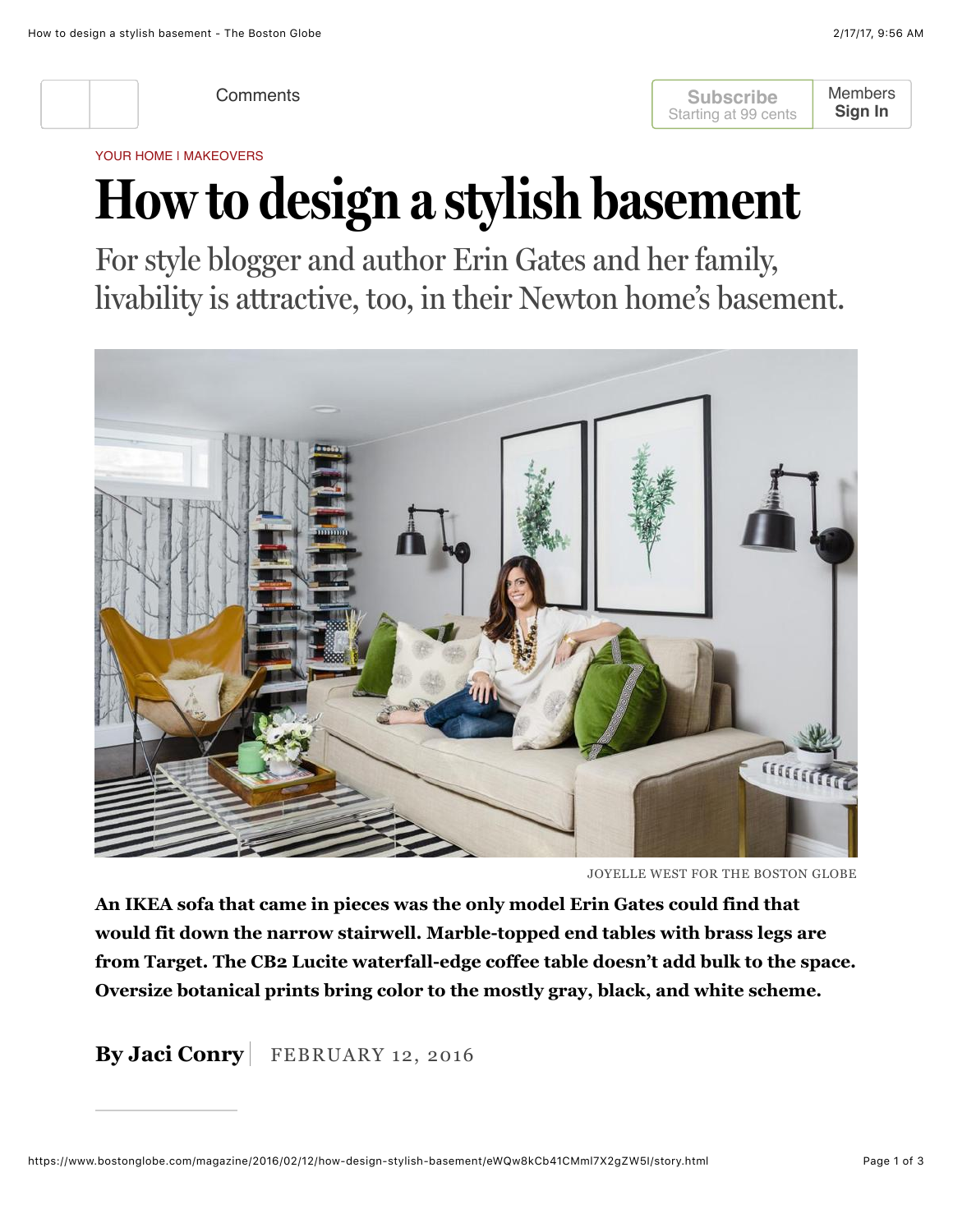In the 1960s, homes had formal, polished living rooms — but the real living was done in the basement rec room. The aesthetic was simple: inexpensive rug atop cement floor, old living room sofa, maybe some dark paneling, a record player, a Ping-Pong table or a bar, and you were ready for leisure.

Transforming the bottom floor of a home into extra living space went out of fashion for a while. It's in again, and today, much



**Before: A nonworking fireplace was removed to create more space. Since the room wasn't insulated, the walls and ceiling had to be taken down and replaced to meet code.**

more effort goes into creating comfortable, attractive basement living areas.

"People are going the extra mile and being thoughtful about what they do with the design. They're not just putting in crappy carpet," says interior designer and blogger Erin Gates, who recently renovated the basement of her Newton home.

"Home values are so high now, people are staying put and using every square inch of their houses," says Gates. "If the basement has decent ceiling height, it can be a great place to create a really amazing extra space."